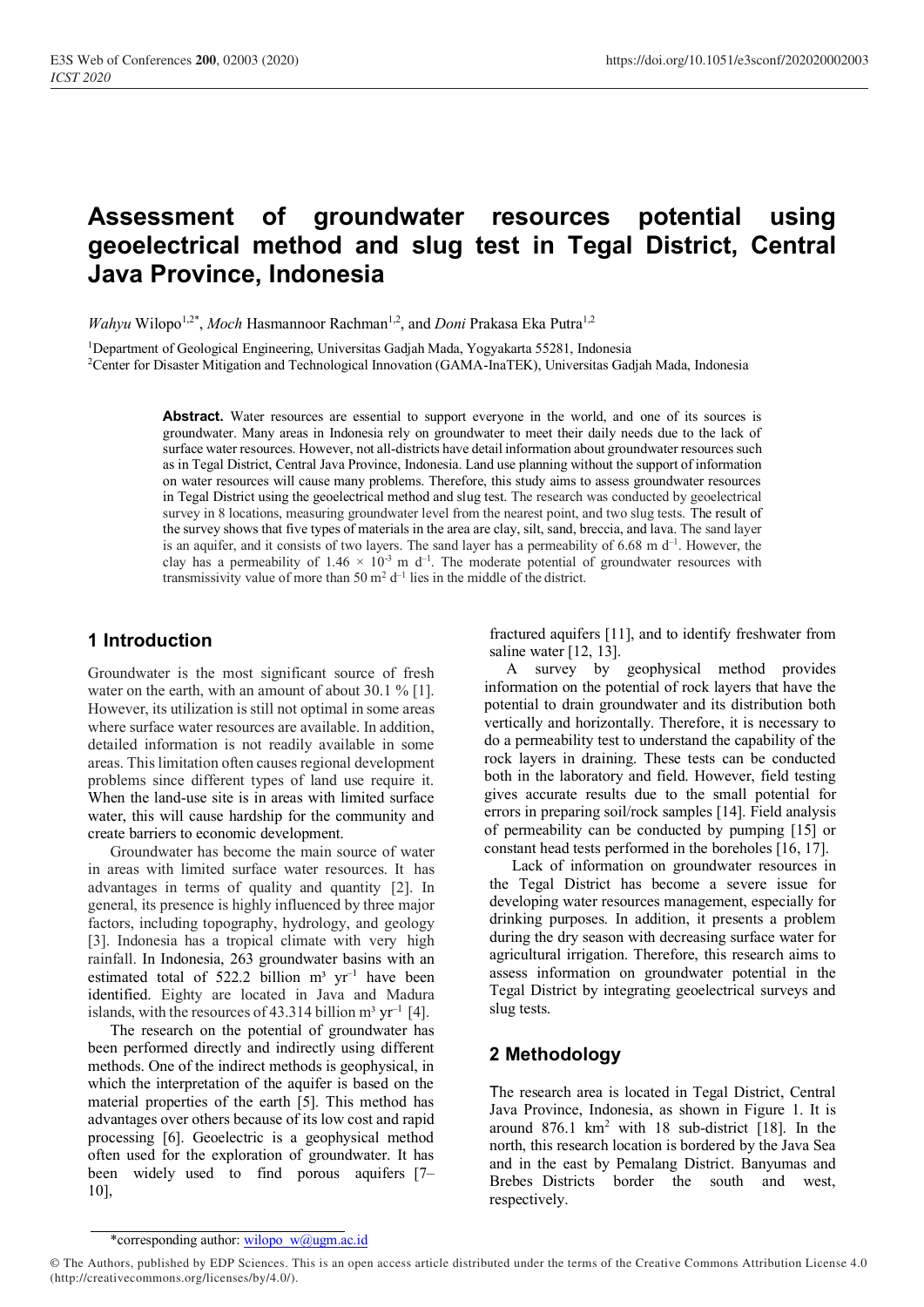A geoelectrical method was conducted by the Schlumberger to estimate the type and thickness of the material layers vertically. The vertical electrical sounding (VES) was used to identify the resistivity in the subsurface. Eight points of the geoelectrical survey were formed, as shown in Figure 2. Furthermore, the measurement of the groundwater level was conducted in the nearest dug well to support the geoelectrical interpretation. Its survey used resistivity meter Oyo McOhm Model 2115A Mark 2 with the length of line 500 meters for each measurement. Therefore, the precision of interpretation reaches 125 meters [19]. The line of the geoelectrical survey is straight and parallel with the strike of the material layer. It was performed by injecting electric current into the ground. This survey uses two electrodes to deliver the electric current and two other potentials for reading the voltage and resistivity after the current passed to the earth materials [20]. They are installed in the ground with a certain and regular distance between electrodes and potentials. The two electrodes have a linear relationship with their depth of penetration towards the layers of material. The apparent resistivity value is controlled by measured potential (*V*), the electrical current (*I*), and geometric factor  $(K)$ . It can be calculated using the equation as follow:

$$
\rho_a = \frac{K\Delta V}{I} \tag{1}
$$

where  $\rho_a$  is the apparent resistivity (ohm-m), *I* is the electrical current (Amp), *ΔV* is the potential difference (volts), and *K* is known as the geometric factor, which depends on the position of the electrode and earth materials stratification in the subsurface. Analysis of resistivity data used Progress V3.0 software.

The hydraulic permeability of the aquifer is estimated using a slug test [21], which has more advantages compared to the pumping test. It is cheaper, much quicker, and does not necessarily need monitoring well [22]. The tests were conducted in the two points for representing different materials, as shown in Figure 2. The slug test was conducted by pumping with a constant rate of 10 L/s until the groundwater becomes stable, and it will be stopped. The initial groundwater level and depth after pumping stopped are measured regularly until a normal state is reached. Estimation of permeability is achieved through the plotting of groundwater level recovery data in the semi-log graph. The equation for calculating permeability is given below:

$$
K = \frac{r^2 \ln\left(\frac{L_e}{R}\right)}{2L_e t_{37}}\tag{2}
$$

where *K* is hydraulic conductivity ( $m$ /day), *r* is the radius of the well casing (m), *R* is the radius of a well screen or sand pack (m),  $L_e$  is the length (m), and  $T_{37}$  is the time it takes for the water level to rise 37 % of the initial change [23].

The potential of groundwater resources was estimated by transmissivity value [24]. The transmissivity value was calculated using the equation as follow:

$$
T = K \, X \, b \tag{3}
$$

where *T* is transmissivity ( $m^2$ /day), *K* is permeability (m/day), and *b* is the thickness of the saturated aquifer (m).



**Fig. 1.** Research area in Tegal District, Central Java Provice, Indonesia



**Fig. 2.** Groundwater level measurement points, geoelectrical survey points, and slug tests location in Tegal District.

#### **3 Results and discussion**

The district of Tegal has a tropical climate with monthly temperatures between 27.18 °C and 28.57 °C [18]. The average annual rainfall from 2010 to 2018 is 1 527.6 mm yr<sup>-1</sup>. The evapotranspiration was calculated using the Turc equation [25] and was approximately 911.92 mm yr<sup>-1</sup>. The runoff in this watershed was estimated to be  $453.22$  mm  $yr^{-1}$  using the Sarma method [26]. Therefore, the groundwater recharge in Tegal District was estimated at around  $162.46$  mm yr<sup>-1</sup>.

The lowlands of the Tegal district consist of alluvial and lahar deposits of the Slamet volcano, while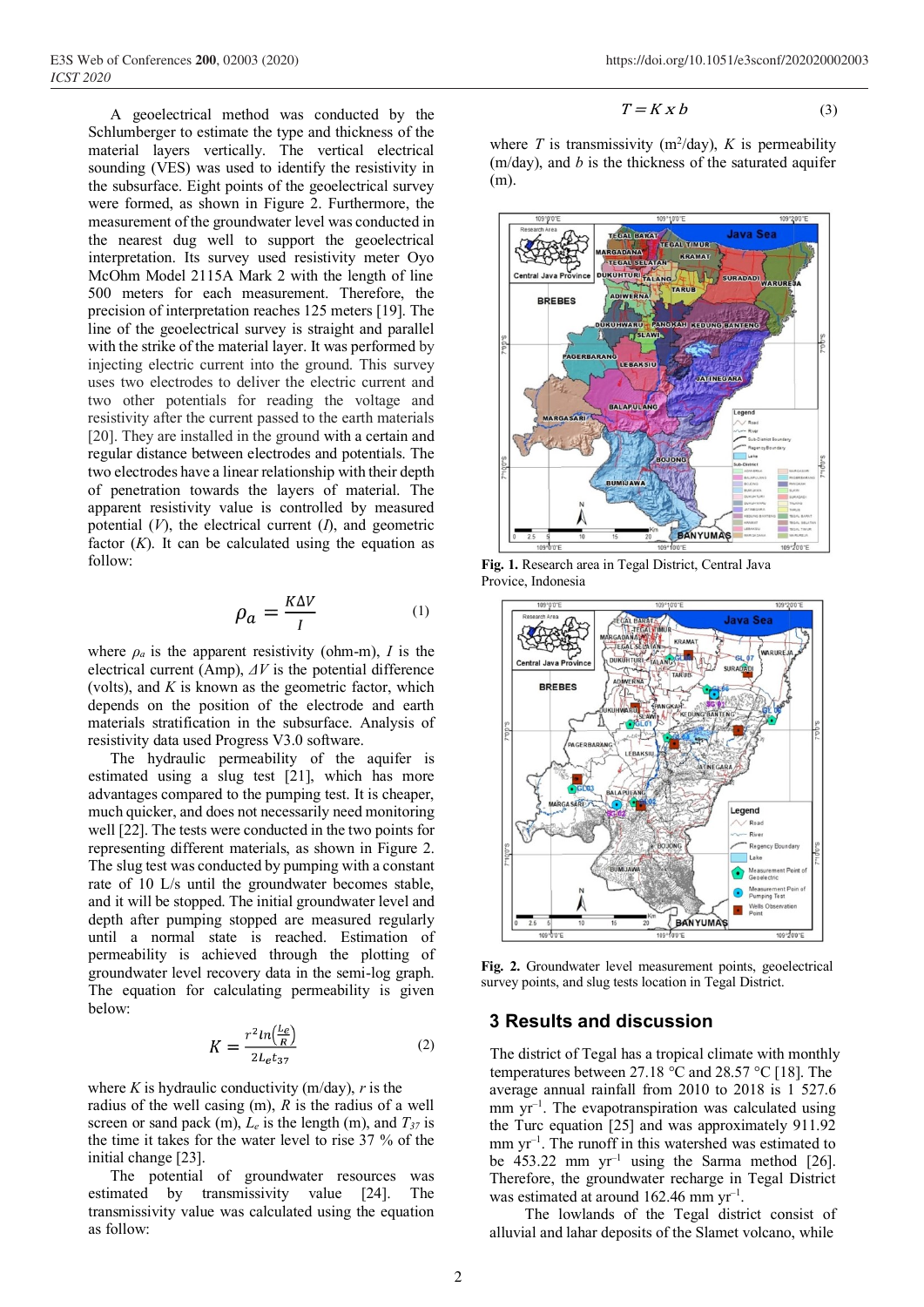the highlands are dominated by volcanic materials [27]. Almost all of the volcanic rocks were wholly weathered. Alluvial deposits consist of clay, silt, sand, and gravel, including products from the river and marine process. Volcanic materials from Mt. Slamet consist of breccia, lava, tuff, and intrusive rock.

### **3.1 Aquifer configuration**

The result of geoelectrical measurements was combined with surface geological observation and regional data to interpret the type of lithology. The analysis of each geoelectrical survey has a root mean square (RMS) error of less than 10 %, and their resistivity values are shown in Table 1. Based on these values, and regarding previous studies [28, 29], the earth material layer can be divided into five types, clay, silt, sand, breccia, and lava. The clay layer is characterized by resistivity value from 1.9 to 9.99 ohm-m. This layer is dominated in the northern area of the Tegal District, with thickness up to 110 meters. The material with resistivity value around 11.24 to 17.97 ohm-m is interpreted as the silt layer.

The unit of sand is located in the center of the research location, where the distribution is not continuous. It is interpreted from the resistivity value between 20.01 to 129.68 ohms-m. Furthermore, the sand has two layers, which were separated by clay. The breccia unit is interpreted from the resistivity value between 135.46 to 201.68 ohms-m, and more than that is interpreted as lava.

The sand unit is an excellent carrier of water because of its porosity and permeability. The clay layer has high porosity with low permeability. Therefore, it can be categorized under the aquiclude [23]. On the contrary, the silt layer is classified under aquitard since its transmission is in a small amount. Besides, breccia and lava can not transmit groundwater because of their low permeability. However, they become a good aquifer when fractured.

Based on the result of each geoelectrical interpretation of the lithology, a fence diagram was created, as shown in Figure 3. The sand layer as an aquifer is distributed continuously from the south to the north. Two layers of sand have been identified. The first layer of sand in the south reaches up to 13 m deep from the surface. It being gradually thinned to the north and transformed into a clay layer. There is a second layer of sand under the clay, which has the potential to become a confined aquifer.

## **3.2 Permeability of rock**

Slug test was conducted to estimate earth materials permeability in the field. It was performed in the Balapulang and Suradadi Sub-district. Both of them were conducted in the shallow layer. The permeability value was calculated using equation two of the slug test data. Based on the result of the slug test in the Balapulang Sub-district, the upper layer of sand has a permeability of approximately 6.68 m/day. Furthermore, results from the Suradadi Sub-district showed that the permeability value of the clay is  $1.46 \times$  $10^{-3}$  m/day. However, the groundwater level in this area is shallower than the Balapulang Sub-district but has a low permeability value.

| <b>Table 1.</b> Resistivity value of each geoelectrical point in the |
|----------------------------------------------------------------------|
| Tegal District.                                                      |

|                                | Depth ( $m$ - from the surface) | Thickness | Resistivity |  |  |  |  |
|--------------------------------|---------------------------------|-----------|-------------|--|--|--|--|
| From<br>To                     |                                 | (m)       | $(ohm-m)$   |  |  |  |  |
|                                | GL 1- groundwater level 4.2 m   |           |             |  |  |  |  |
| $\boldsymbol{0}$               | $\overline{2}$                  | 2         | 28.94       |  |  |  |  |
| $\overline{2}$                 | $\overline{6}$                  | 4         | 16.25       |  |  |  |  |
| 6                              | 7.5                             | 1.5       | 23.36       |  |  |  |  |
| 7.5                            | 8                               | 0.5       | 28.88       |  |  |  |  |
| 8                              | 13                              | 5         | 52.82       |  |  |  |  |
| $\overline{13}$                | 28                              | 15        | 14.21       |  |  |  |  |
| 28                             | 65                              | 37        | 7.22        |  |  |  |  |
| 65                             | 74                              | 9         | 12.83       |  |  |  |  |
| 74                             | 125                             | 51        | 3.18        |  |  |  |  |
|                                | GL 2 - groundwater level 6.4 m  |           |             |  |  |  |  |
| $\overline{0}$                 | 1.2                             | 1.2       | 201.68      |  |  |  |  |
| 1.2                            | 8.43                            | 7.23      | 32.17       |  |  |  |  |
|                                |                                 |           |             |  |  |  |  |
| 8.43                           | 10.26                           | 1.83      | 6.51        |  |  |  |  |
| 10.26                          | 11.86                           | 1.6       | 44.97       |  |  |  |  |
| 11.86                          | 40.44                           | 28.58     | 309.72      |  |  |  |  |
| 40.44                          | 63.77                           | 23.33     | 90.49       |  |  |  |  |
| 63.77                          | 125                             | 61.23     | 5.22        |  |  |  |  |
|                                | GL 3- groundwater level 4.5 m   |           |             |  |  |  |  |
| $\overline{0}$                 | 0.54                            | 0.54      | 135.46      |  |  |  |  |
| 0.54                           | 0.55                            | 0.01      | 17.97       |  |  |  |  |
| 0.55                           | 2.63                            | 2.08      | 6.73        |  |  |  |  |
| 2.63                           | 2.84                            | 0.21      | 22.9        |  |  |  |  |
| 2.84                           | 12.42                           | 9.58      | 117.47      |  |  |  |  |
| 12.42                          | 25.99                           | 13.57     | 11.24       |  |  |  |  |
| 25.99                          | 125                             | 99.01     | 6.13        |  |  |  |  |
|                                | GL 4 - groundwater level 3.9 m  |           |             |  |  |  |  |
| $\overline{0}$                 | 0.61                            | 0.61      | 31.94       |  |  |  |  |
| 0.61                           | 2.14                            | 1.53      | 8.15        |  |  |  |  |
| 2.14                           | 6.99                            | 4.85      | 129.68      |  |  |  |  |
| 6.99                           | 13.02                           | 6.03      | 114.3       |  |  |  |  |
| 13.02                          | 21.25                           | 8.23      | 17.45       |  |  |  |  |
| 21.25                          | 46.81                           | 25.56     | 1.9         |  |  |  |  |
|                                |                                 |           |             |  |  |  |  |
| 46.81                          | 125                             | 78.19     | 20.02       |  |  |  |  |
|                                | GL 5- groundwater level 1.2 m   |           |             |  |  |  |  |
| $\boldsymbol{0}$               | 0.67                            | 0.67      | 43.87       |  |  |  |  |
| 0.67                           | 1.87                            | 1.2       | 7.48        |  |  |  |  |
| 1.87                           | 3.75                            | 1.88      | 4.58        |  |  |  |  |
| 3.75                           | 11.28                           | 7.53      | 8.64        |  |  |  |  |
| 11.28                          | 125                             | 113.72    | 2.98        |  |  |  |  |
|                                | GL 6- groundwater level 2.3 m   |           |             |  |  |  |  |
| $\boldsymbol{0}$               | 0.74                            | 0.74      | 49.81       |  |  |  |  |
| 0.74                           | 3.27                            | 2.53      | 9.99        |  |  |  |  |
| 3.27                           | 10.25                           | 6.98      | 2.02        |  |  |  |  |
| 10.25                          | 111.15                          | 100.9     | 2.79        |  |  |  |  |
| 111.15                         | 125                             | 13.85     | 25.96       |  |  |  |  |
|                                | GL 7- groundwater level 1.5 m   |           |             |  |  |  |  |
| $\mathbf{0}$                   | 2.5                             | 2.5       | 12.2        |  |  |  |  |
| 2.5                            | 13.61                           | 11.11     | 5.61        |  |  |  |  |
| 13.61                          | 32.54                           | 18.93     | 1.21        |  |  |  |  |
| 32.54                          | 95.61                           | 63.07     |             |  |  |  |  |
|                                |                                 |           | 6.32        |  |  |  |  |
| 125<br>29.39<br>95.61<br>20.01 |                                 |           |             |  |  |  |  |
| GL 8- groundwater level 3.5 m  |                                 |           |             |  |  |  |  |
| $\boldsymbol{0}$               | 4.6                             | 4.6       | 15.47       |  |  |  |  |
| 4.6                            | 10.21                           | 5.61      | 5.12        |  |  |  |  |
| 10.21                          | 58.79                           | 48.58     | 2.6         |  |  |  |  |
| 58.79                          | 94.35                           | 35.56     | 6.2         |  |  |  |  |
| 94.35                          | 125                             | 30.65     | 22.1        |  |  |  |  |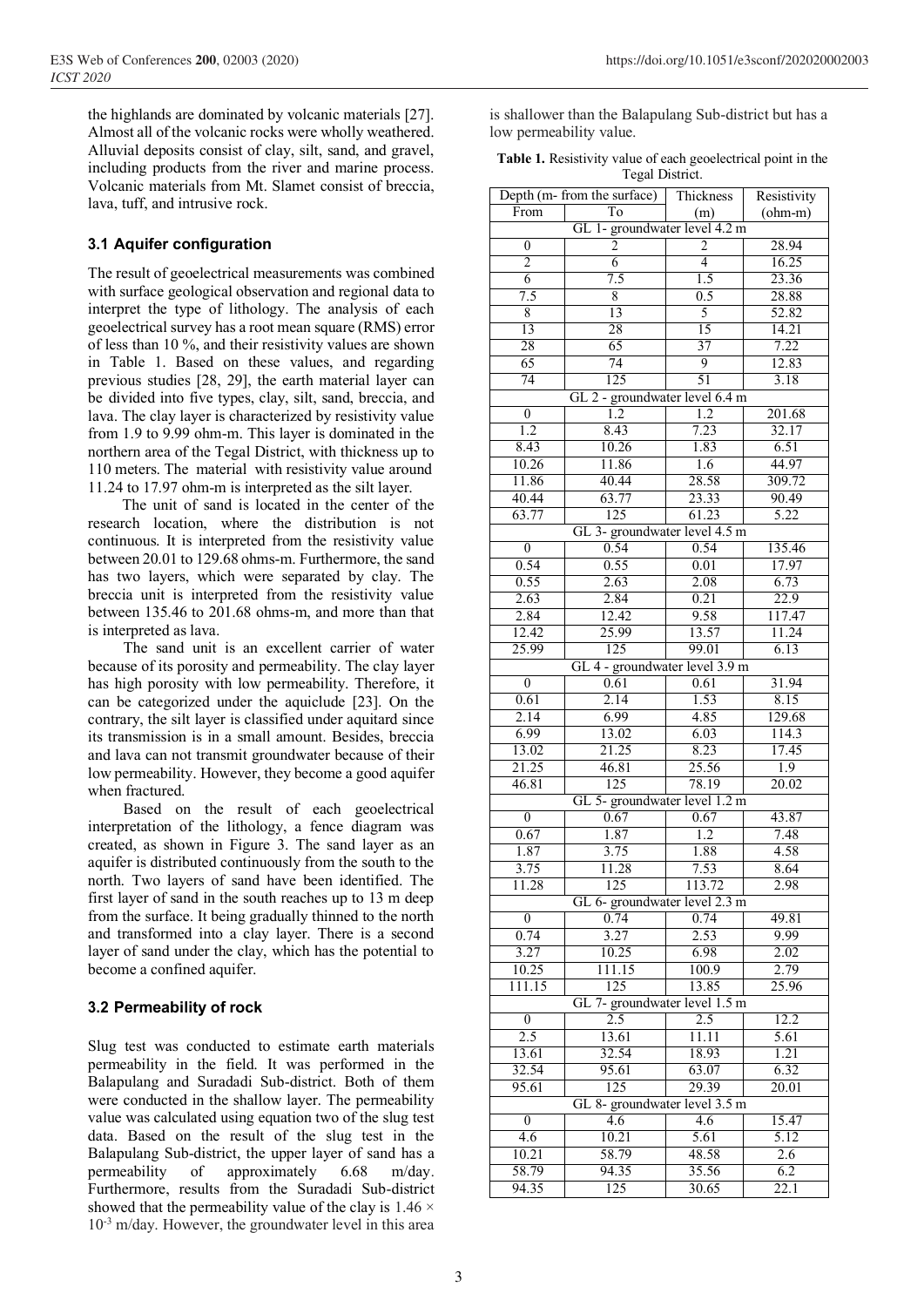

**Fig. 3.** Fence diagram of stratigraphic in the Tegal District based on the geoelectrical survey.

#### **3.3 Groundwater resources potential**

The potential of groundwater was estimated using the value of permeability and the thickness of the saturated part of the upper aquifer layer of sand and clay. The calculation of each geoelectrical point using equation 3, and the result are presented in Table 2. Geoelectrical points of GL-1, GL-3, and GL-4 were categorized as moderate potential, while GL-2 was classified as weak since the other points can be negligible [23]. Therefore, the exploitation of groundwater resources is prioritized in the area of GL-01, GL-3, and GL-4. It belongs to Lebaksiu, Margasari, and Pangkah Sub-districts.

| Geo-       | Material                     | Groundwater | Permeability          | Transmissivity |
|------------|------------------------------|-------------|-----------------------|----------------|
| electrical | Type and                     | level(m)    | (m/day)               | $(m^2/day)$    |
| point      | Thickness                    |             |                       |                |
| $GL-1$     | $13 \text{ m of}$<br>sand    | 4.2         | 6.68                  | 58.78          |
| $GL-2$     | $11.86 \text{ m}$<br>of sand | 6.4         | 6.68                  | 36.47          |
| $GL-3$     | 12.42 m<br>of sand           | 4.5         | 6.68                  | 52.91          |
| $GL-4$     | 13.02 m<br>of sand           | 3.9         | 6.68                  | 60.92          |
| $GL-5$     | $125 \text{ m of}$<br>clay   | 1.2         | $1.46 \times 10^{-3}$ | 0.18           |
| $GL-6$     | 111.15 m<br>of clay          | 2.3         | $1.46 \times 10^{-3}$ | 0.16           |
| $GL-7$     | 95.61 m<br>of clay           | 1.5         | $1.46 \times 10^{-3}$ | 0.14           |
| $GL-8$     | 94.35 m<br>of clay           | 3.5         | $1.46 \times 10^{-3}$ | 0.13           |

**Table 2**. Transmissivity value for each geoelectrical point.

## **4 Conclusion**

According to the results of the geoelectrical survey, the Tegal district in the lowlands is made up of clay, silt, sand, breccia, and lava deposits. It has two layers of sand as an aquifer, and it is dominated in the south of the plain. The sand layer gradually turns into a smaller size of clay to the north. The upper layer has hydraulic permeability  $6.68 \text{ m d}^{-1}$ . The clay layer in the north has a low permeability of around  $1.46 \times 10^{-3}$  m d<sup>-1</sup>. Therefore, the moderate potential of shallow groundwater resources based on the transmissivity value is located in the middle of the Tegal District, including

Lebaksiu (GL-01), Margasari (GL03), and Pangkah (GL-04) Sub-districts. The area with small groundwater resources potential is Balapulang Sub-district (GL-01). However, the remaining geoelectrical areas do not have significant groundwater resources. The groundwater abstraction is recommended in the middle area of the district since the gravitational pull is directed towards the north area. The exploitation of groundwater in the north area should be minimized due to a lack of resources and to avoid seawater intrusion.

The Authors would like to thanks to Municipal Waterworks of Tegal for the financial support. We also thank the Research Directorate of Universitas Gadjah Mada for facilitating the research.

#### **References**

- 1. I.A. Shiklomanov. *World freshwater resources* In Gleick, P.H. (Ed.). Water in Crisis: A Guide tothe World's Fresh Water Resources (Oxford University Press, 1993).
- 2. X. Zhang, Front. Environ. Sci, **3**, 59 (2015).
- 3. K. Benjmel, F. Amraoui, S. Boutaleb, M. Ouchchen, A. Tahiri, A. Touab, Water **12**, 471 (2020).
- 4. P. Rejekiningrum, Jurnal Sumberdaya Lahan **3**, 2 (2009).
- 5. M. Goldman and F.M. Neubaur, Surveys in Geophysics, **15** (1994).
- 6. Y. Rubin and S. Hubbard, Hydrogeophysics (Springer, Dordrecht, 2005).
- 7. SA.W. Araffa, *Geophysical JournalInternational*, **192**, 1 (2013).
- 8. S.A.S. Araffa, M.I. Mohamadin, H.S. Sabet and M.S. Takey, NRIAG Journal of Astronomy and Geophysics **8**, 1 (2019).
- 9. M. Arsene, B.W.W. Elvis, G. Daniel, N.M. Theophile, K. Kelian, N.J. Daniel, International Journal of Geophysics 2018 (2018).
- 10. W. Wilopo, D.P.E. Putra, R. Susatio, Journal of Degraded and Mining Lands Management **7**, 4 (2020).
- 11. M. Hasan, Y.J. Shang, W.J. Jin, G. Akhter, Journal of Mountain Science **16**, 4 (2019).
- 12. M. Hasan, Y. Shang, G.Akhter and W. Jin, Water **10**, 11 (2018).
- 13. S. Vann, A. Puttiwongrak, T. Suteerasak, W. Koedsin, Water **12**, 506 (2020).
- 14. L. Nagy, A.T. Akács, T. Huszák, A. Mahler, G. Varga, *Comparison of permeability testing methods*, in Proceedings of the 18th International Conference on Soil Mechanics and Geotechnical Engineering, Paris (2013).
- 15. U. Sahin, Environ. Earth Sci. **75**, 200 (2016).
- 16. M.J. Hvorslev, *Time Lag and Soil Permeability in Ground-Water Observations*, Bull. No. 36, (Waterways Exper. Sta. Corps of Engrs, U.S. Army, Vicksburg, Mississippi, 1951).
- 17. W.D. Reynolds, Eng. Geol. **185**, (2015).